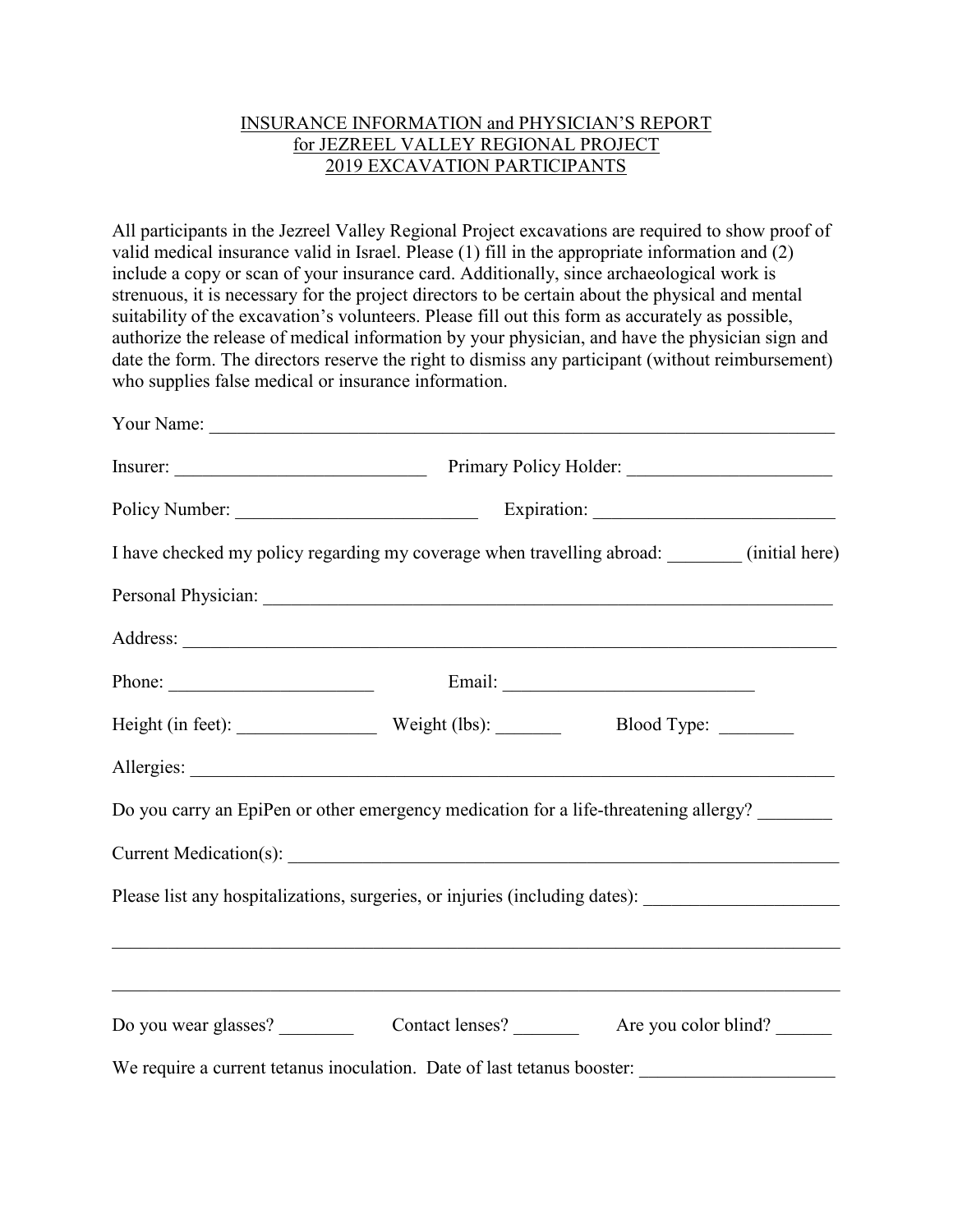The directors recommend volunteers to discuss the suitability of a Hepatitis A vaccination with their personal physicians. Have you received a vaccination? \_\_\_\_\_\_\_\_\_\_ Date: \_\_\_\_\_\_\_\_\_\_\_\_

| a now or nave you ever surfered from, been unaghosed with, been treated for or five<br>with any of the following illnesses or conditions: |                                   |  |
|-------------------------------------------------------------------------------------------------------------------------------------------|-----------------------------------|--|
| <b>ADHD</b>                                                                                                                               | <b>Heart Murmur</b>               |  |
| Angina                                                                                                                                    | Hepatitis                         |  |
| Arrhythmia                                                                                                                                | Hernia                            |  |
| Arthritis/Bursitis                                                                                                                        | Hypertension                      |  |
| Asthma                                                                                                                                    | $HIV +$                           |  |
| Are you on the Autism Spectrum?<br>(Autism/PDD-NOS/Asperger<br>Syndrome/etc.)                                                             | <b>IBS</b>                        |  |
| <b>Autoimmune Disorders</b>                                                                                                               | <b>Kidney Disease</b>             |  |
| <b>Bladder Infections</b>                                                                                                                 | <b>Kidney Stones</b>              |  |
| <b>Bleeding Disorders</b>                                                                                                                 | <b>Mental Health Disorders</b>    |  |
| Cancer                                                                                                                                    | Migraines                         |  |
| Chronic Back Pain/Mobility Issues                                                                                                         | Pacemaker/Implanted Defibrillator |  |
| Crohn's Disease/Colitis                                                                                                                   | Seizure Disorders/Epilepsy        |  |
| Depression/Anxiety Disorders                                                                                                              | <b>Skin Diseases</b>              |  |
| <b>Diabetes</b>                                                                                                                           | <b>Substance Abuse</b>            |  |
| Dysentery                                                                                                                                 | TB                                |  |
| Goiter/Hashimoto's/Thyroid Disorder                                                                                                       | <b>Ulcers</b>                     |  |
| Hearing Impairment, Recurrent Ear<br>Infections                                                                                           | Visual Impairment/Glaucoma        |  |

**Do you now or have you ever suffered from, been diagnosed with, been treated for or live** 

If you answered "yes" to any of the previous questions, please explain the nature or your condition(s) in further detail and extent to which it will affect your ability to participate in the physical and/or communal components of the excavation.